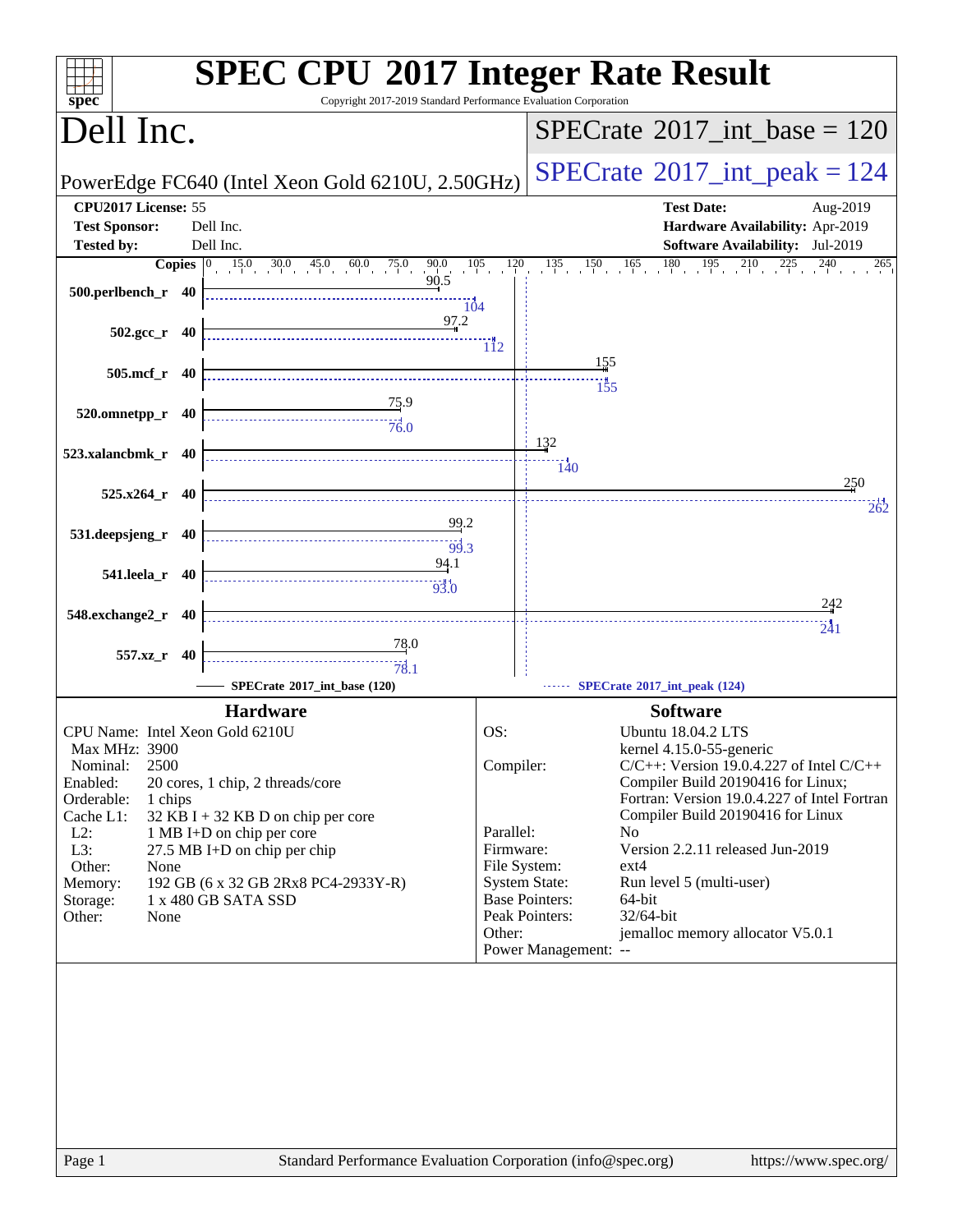Copyright 2017-2019 Standard Performance Evaluation Corporation

# Dell Inc.

**[spec](http://www.spec.org/)**

### $SPECTate@2017_int\_base = 120$

PowerEdge FC640 (Intel Xeon Gold 6210U, 2.50GHz)  $\left|$  [SPECrate](http://www.spec.org/auto/cpu2017/Docs/result-fields.html#SPECrate2017intpeak)<sup>®</sup>[2017\\_int\\_peak = 1](http://www.spec.org/auto/cpu2017/Docs/result-fields.html#SPECrate2017intpeak)24

**[Tested by:](http://www.spec.org/auto/cpu2017/Docs/result-fields.html#Testedby)** Dell Inc. **[Software Availability:](http://www.spec.org/auto/cpu2017/Docs/result-fields.html#SoftwareAvailability)** Jul-2019

**[CPU2017 License:](http://www.spec.org/auto/cpu2017/Docs/result-fields.html#CPU2017License)** 55 **[Test Date:](http://www.spec.org/auto/cpu2017/Docs/result-fields.html#TestDate)** Aug-2019 **[Test Sponsor:](http://www.spec.org/auto/cpu2017/Docs/result-fields.html#TestSponsor)** Dell Inc. **[Hardware Availability:](http://www.spec.org/auto/cpu2017/Docs/result-fields.html#HardwareAvailability)** Apr-2019

#### **[Results Table](http://www.spec.org/auto/cpu2017/Docs/result-fields.html#ResultsTable)**

|                    | <b>Base</b>                              |                |       |                | <b>Peak</b> |                |       |               |                |              |                |              |                |              |
|--------------------|------------------------------------------|----------------|-------|----------------|-------------|----------------|-------|---------------|----------------|--------------|----------------|--------------|----------------|--------------|
| <b>Benchmark</b>   | <b>Copies</b>                            | <b>Seconds</b> | Ratio | <b>Seconds</b> | Ratio       | <b>Seconds</b> | Ratio | <b>Copies</b> | <b>Seconds</b> | <b>Ratio</b> | <b>Seconds</b> | <b>Ratio</b> | <b>Seconds</b> | <b>Ratio</b> |
| $500$ .perlbench r | 40                                       | 705            | 90.4  | 703            | 90.6        | 704            | 90.5  | 40            | 610            | 104          | 611            | <b>104</b>   | 611            | 104          |
| $502.\text{gcc}_r$ | 40                                       | 583            | 97.2  | 580            | 97.7        | 586            | 96.7  | 40            | 505            | 112          | 510            | 111          | 507            | <b>112</b>   |
| $505$ .mcf r       | 40                                       | 420            | 154   | 418            | 155         | 416            | 155   | 40            | 416            | 155          | 416            | 155          | 418            | 155          |
| 520.omnetpp_r      | 40                                       | 693            | 75.7  | 691            | 75.9        | 692            | 75.9  | 40            | 689            | 76.1         | 691            | 76.0         | 691            | 76.0         |
| 523.xalancbmk r    | 40                                       | 320            | 132   | 322            | 131         | 320            | 132   | 40            | 301            | 140          | 301            | <b>140</b>   | 302            | 140          |
| 525.x264 r         | 40                                       | 280            | 250   | 280            | 250         | 281            | 249   | 40            | 268            | 262          | 268            | 262          | 270            | 259          |
| 531.deepsjeng_r    | 40                                       | 462            | 99.3  | 463            | 99.0        | 462            | 99.2  | 40            | 462            | 99.3         | 462            | 99.3         | 463            | 99.0         |
| 541.leela r        | 40                                       | 704            | 94.1  | 704            | 94.1        | 706            | 93.9  | 40            | 712            | 93.0         | 697            | 95.1         | 717            | 92.4         |
| 548.exchange2_r    | 40                                       | 434            | 241   | 433            | 242         | 434            | 242   | 40            | 435            | 241          | 434            | 241          | 435            | 241          |
| 557.xz r           | 40                                       | 554            | 78.0  | 553            | 78.2        | 554            | 78.0  | 40            | 553            | 78.1         | 554            | 78.0         | 553            | <b>78.1</b>  |
|                    | $SPECrate^{\circ}2017$ int base =<br>120 |                |       |                |             |                |       |               |                |              |                |              |                |              |

**[SPECrate](http://www.spec.org/auto/cpu2017/Docs/result-fields.html#SPECrate2017intpeak)[2017\\_int\\_peak =](http://www.spec.org/auto/cpu2017/Docs/result-fields.html#SPECrate2017intpeak) 124**

Results appear in the [order in which they were run.](http://www.spec.org/auto/cpu2017/Docs/result-fields.html#RunOrder) Bold underlined text [indicates a median measurement.](http://www.spec.org/auto/cpu2017/Docs/result-fields.html#Median)

#### **[Submit Notes](http://www.spec.org/auto/cpu2017/Docs/result-fields.html#SubmitNotes)**

The config file option 'submit' was used.

#### **[Operating System Notes](http://www.spec.org/auto/cpu2017/Docs/result-fields.html#OperatingSystemNotes)**

Stack size set to unlimited using "ulimit -s unlimited"

#### **[General Notes](http://www.spec.org/auto/cpu2017/Docs/result-fields.html#GeneralNotes)**

Environment variables set by runcpu before the start of the run: KMP\_AFFINITY = "granularity=fine,scatter" LD\_LIBRARY\_PATH = "/home/cpu2017/lib/ia32:/home/cpu2017/lib/intel64:/home/cpu2017/je5.0.1-32:/home/cpu2017/je5.0.1-64" OMP\_STACKSIZE = "192M" Binaries compiled on a system with 1x Intel Core i9-7900X CPU + 32GB RAM memory using Redhat Enterprise Linux 7.5 NA: The test sponsor attests, as of date of publication, that CVE-2017-5754 (Meltdown) is mitigated in the system as tested and documented. Yes: The test sponsor attests, as of date of publication, that CVE-2017-5753 (Spectre variant 1) is mitigated in the system as tested and documented. Yes: The test sponsor attests, as of date of publication, that CVE-2017-5715 (Spectre variant 2) is mitigated in the system as tested and documented. Transparent Huge Pages enabled by default Prior to runcpu invocation Filesystem page cache synced and cleared with: sync; echo 3> /proc/sys/vm/drop\_caches jemalloc, a general purpose malloc implementation built with the RedHat Enterprise 7.5, and the system compiler gcc 4.8.5 sources available from jemalloc.net or <https://github.com/jemalloc/jemalloc/releases>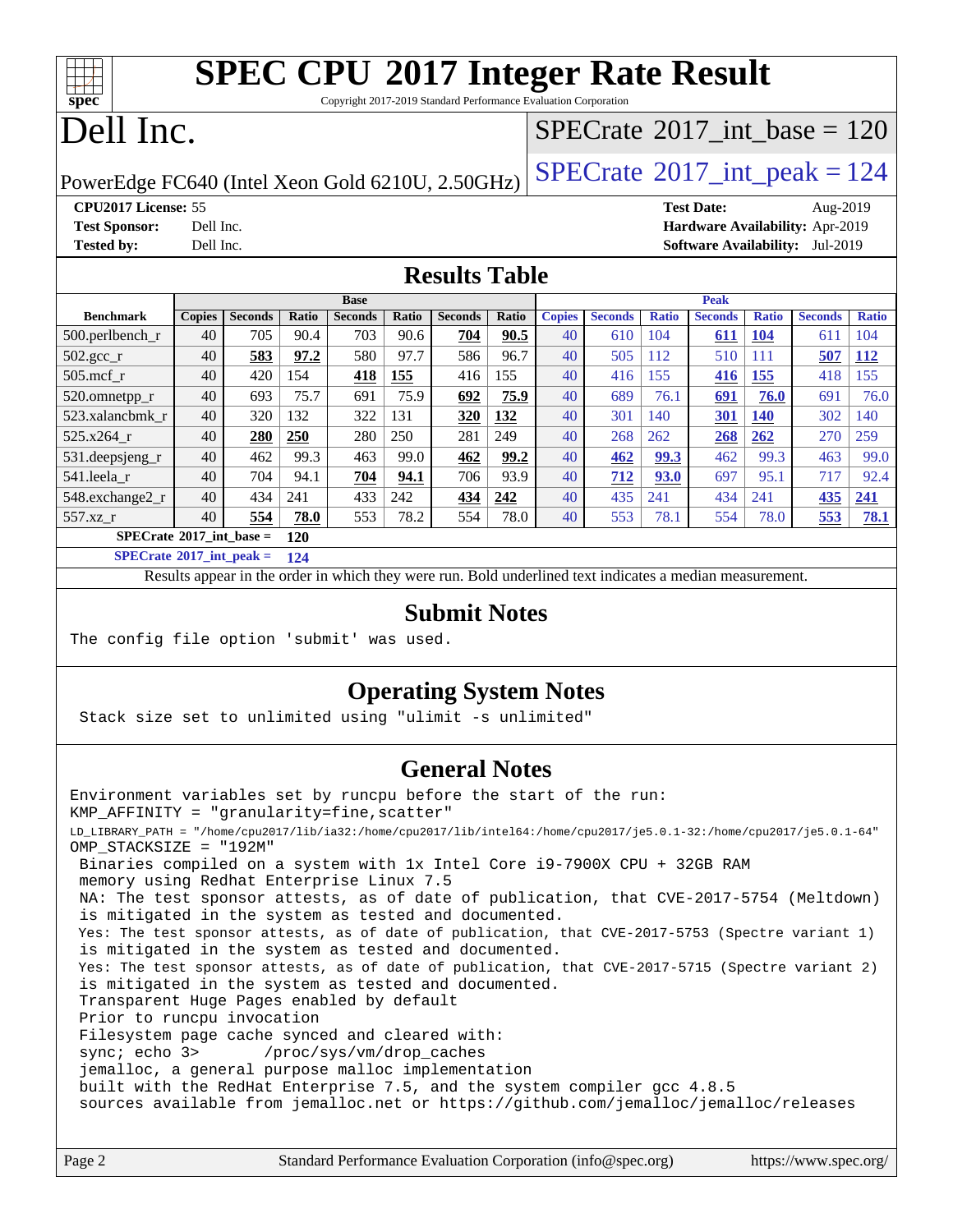| $spec^*$                                                                                                                                                                                                                                                                                                                                                                                                                                                                                                                                                                                                                                                                                                                                                                                                                                                                                                                                                                                                                                                                                                         | Copyright 2017-2019 Standard Performance Evaluation Corporation                          | <b>SPEC CPU®2017 Integer Rate Result</b>                                                                                                                                                                                              |  |
|------------------------------------------------------------------------------------------------------------------------------------------------------------------------------------------------------------------------------------------------------------------------------------------------------------------------------------------------------------------------------------------------------------------------------------------------------------------------------------------------------------------------------------------------------------------------------------------------------------------------------------------------------------------------------------------------------------------------------------------------------------------------------------------------------------------------------------------------------------------------------------------------------------------------------------------------------------------------------------------------------------------------------------------------------------------------------------------------------------------|------------------------------------------------------------------------------------------|---------------------------------------------------------------------------------------------------------------------------------------------------------------------------------------------------------------------------------------|--|
| Dell Inc.                                                                                                                                                                                                                                                                                                                                                                                                                                                                                                                                                                                                                                                                                                                                                                                                                                                                                                                                                                                                                                                                                                        |                                                                                          | $SPECrate^{\circledast}2017$ int base = 120                                                                                                                                                                                           |  |
| PowerEdge FC640 (Intel Xeon Gold 6210U, 2.50GHz)                                                                                                                                                                                                                                                                                                                                                                                                                                                                                                                                                                                                                                                                                                                                                                                                                                                                                                                                                                                                                                                                 |                                                                                          | $SPECrate^{\circ}2017\_int\_peak = 124$                                                                                                                                                                                               |  |
| CPU2017 License: 55<br>Dell Inc.<br><b>Test Sponsor:</b><br>Dell Inc.<br><b>Tested by:</b>                                                                                                                                                                                                                                                                                                                                                                                                                                                                                                                                                                                                                                                                                                                                                                                                                                                                                                                                                                                                                       |                                                                                          | <b>Test Date:</b><br>Aug-2019<br>Hardware Availability: Apr-2019<br><b>Software Availability:</b> Jul-2019                                                                                                                            |  |
|                                                                                                                                                                                                                                                                                                                                                                                                                                                                                                                                                                                                                                                                                                                                                                                                                                                                                                                                                                                                                                                                                                                  | <b>Platform Notes</b>                                                                    |                                                                                                                                                                                                                                       |  |
| BIOS settings:<br>ADDDC setting disabled<br>Sub NUMA Cluster disabled<br>Virtualization Technology disabled<br>DCU Streamer Prefetcher disabled<br>System Profile set to Custom<br>CPU Performance set to Maximum Performance<br>C States set to Autonomous<br>C1E disabled<br>Uncore Frequency set to Dynamic<br>Energy Efficiency Policy set to Performance<br>Memory Patrol Scrub disabled<br>Logical Processor enabled<br>CPU Interconnect Bus Link Power Management disabled<br>PCI ASPM L1 Link Power Management disabled<br>Sysinfo program /home/cpu2017/bin/sysinfo<br>Rev: r5974 of 2018-05-19 9bcde8f2999c33d61f64985e45859ea9<br>running on intel-sut Tue Aug 13 17:08:05 2019<br>SUT (System Under Test) info as seen by some common utilities.<br>For more information on this section, see<br>https://www.spec.org/cpu2017/Docs/config.html#sysinfo<br>From /proc/cpuinfo<br>model name : Intel(R) Xeon(R) Gold 6210U CPU @ 2.50GHz<br>"physical id"s (chips)<br>ı,<br>40 "processors"<br>cpu cores : 20<br>siblings : 40<br>From lscpu:<br>Architecture:<br>$CPU$ op-mode( $s$ ):<br>Byte Order: | x86_64<br>$32$ -bit, $64$ -bit<br>Little Endian                                          | cores, siblings (Caution: counting these is hw and system dependent. The following<br>excerpts from /proc/cpuinfo might not be reliable. Use with caution.)<br>physical 0: cores 0 1 2 3 4 8 9 10 11 12 16 17 18 19 20 24 25 26 27 28 |  |
| CPU(s):<br>On-line CPU(s) list: $0-39$<br>Thread(s) per core:<br>$Core(s)$ per socket:<br>Socket(s):                                                                                                                                                                                                                                                                                                                                                                                                                                                                                                                                                                                                                                                                                                                                                                                                                                                                                                                                                                                                             | 40<br>$\overline{2}$<br>20<br>1                                                          |                                                                                                                                                                                                                                       |  |
| NUMA $node(s):$<br>Vendor ID:<br>CPU family:<br>Model:<br>Model name:                                                                                                                                                                                                                                                                                                                                                                                                                                                                                                                                                                                                                                                                                                                                                                                                                                                                                                                                                                                                                                            | $\overline{2}$<br>GenuineIntel<br>6<br>85<br>$Intel(R) Xeon(R) Gold 6210U CPU @ 2.50GHz$ |                                                                                                                                                                                                                                       |  |
|                                                                                                                                                                                                                                                                                                                                                                                                                                                                                                                                                                                                                                                                                                                                                                                                                                                                                                                                                                                                                                                                                                                  | (Continued on next page)                                                                 |                                                                                                                                                                                                                                       |  |
| Page 3                                                                                                                                                                                                                                                                                                                                                                                                                                                                                                                                                                                                                                                                                                                                                                                                                                                                                                                                                                                                                                                                                                           | Standard Performance Evaluation Corporation (info@spec.org)                              | https://www.spec.org/                                                                                                                                                                                                                 |  |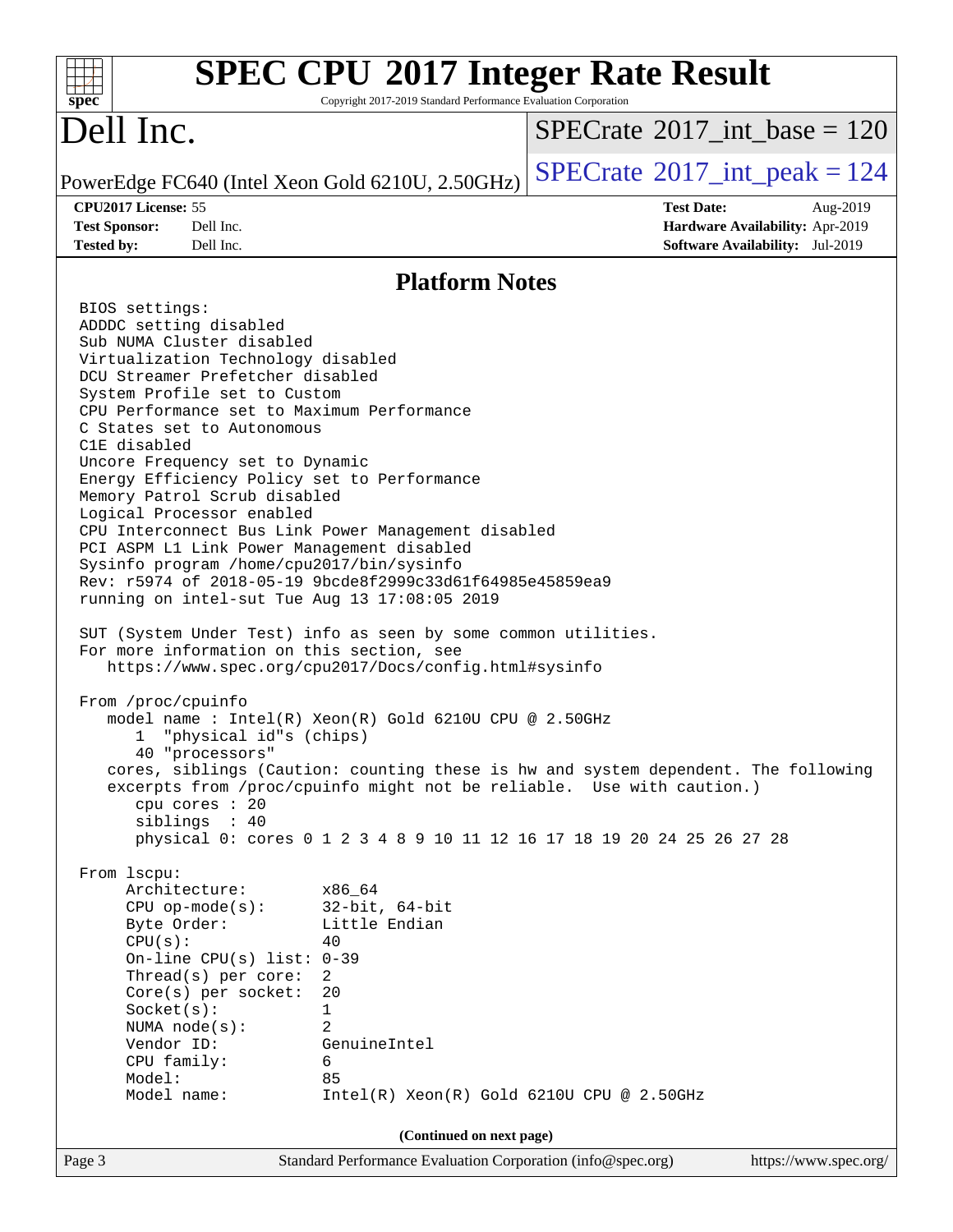|                                                                                                                      |                                                                                                                                                                                                      | <b>SPEC CPU®2017 Integer Rate Result</b>                                                                                                                                                                                                                                                                                                                                                                                                                                                                                                                                                                                                                                                                                                                                                                                                                                                                                                                                                                                                                                                                                                                                                                                                                                                                                                                                                                          |                                             |                                                                    |
|----------------------------------------------------------------------------------------------------------------------|------------------------------------------------------------------------------------------------------------------------------------------------------------------------------------------------------|-------------------------------------------------------------------------------------------------------------------------------------------------------------------------------------------------------------------------------------------------------------------------------------------------------------------------------------------------------------------------------------------------------------------------------------------------------------------------------------------------------------------------------------------------------------------------------------------------------------------------------------------------------------------------------------------------------------------------------------------------------------------------------------------------------------------------------------------------------------------------------------------------------------------------------------------------------------------------------------------------------------------------------------------------------------------------------------------------------------------------------------------------------------------------------------------------------------------------------------------------------------------------------------------------------------------------------------------------------------------------------------------------------------------|---------------------------------------------|--------------------------------------------------------------------|
| spec®                                                                                                                |                                                                                                                                                                                                      | Copyright 2017-2019 Standard Performance Evaluation Corporation                                                                                                                                                                                                                                                                                                                                                                                                                                                                                                                                                                                                                                                                                                                                                                                                                                                                                                                                                                                                                                                                                                                                                                                                                                                                                                                                                   |                                             |                                                                    |
| Dell Inc.                                                                                                            |                                                                                                                                                                                                      |                                                                                                                                                                                                                                                                                                                                                                                                                                                                                                                                                                                                                                                                                                                                                                                                                                                                                                                                                                                                                                                                                                                                                                                                                                                                                                                                                                                                                   | $SPECrate^{\circ}2017\_int\_base = 120$     |                                                                    |
|                                                                                                                      |                                                                                                                                                                                                      | PowerEdge FC640 (Intel Xeon Gold 6210U, 2.50GHz)                                                                                                                                                                                                                                                                                                                                                                                                                                                                                                                                                                                                                                                                                                                                                                                                                                                                                                                                                                                                                                                                                                                                                                                                                                                                                                                                                                  | $SPECrate$ <sup>®</sup> 2017_int_peak = 124 |                                                                    |
| CPU2017 License: 55                                                                                                  |                                                                                                                                                                                                      |                                                                                                                                                                                                                                                                                                                                                                                                                                                                                                                                                                                                                                                                                                                                                                                                                                                                                                                                                                                                                                                                                                                                                                                                                                                                                                                                                                                                                   | <b>Test Date:</b>                           | Aug-2019                                                           |
| <b>Test Sponsor:</b><br><b>Tested by:</b>                                                                            | Dell Inc.<br>Dell Inc.                                                                                                                                                                               |                                                                                                                                                                                                                                                                                                                                                                                                                                                                                                                                                                                                                                                                                                                                                                                                                                                                                                                                                                                                                                                                                                                                                                                                                                                                                                                                                                                                                   |                                             | Hardware Availability: Apr-2019<br>Software Availability: Jul-2019 |
|                                                                                                                      |                                                                                                                                                                                                      |                                                                                                                                                                                                                                                                                                                                                                                                                                                                                                                                                                                                                                                                                                                                                                                                                                                                                                                                                                                                                                                                                                                                                                                                                                                                                                                                                                                                                   |                                             |                                                                    |
|                                                                                                                      |                                                                                                                                                                                                      | <b>Platform Notes (Continued)</b>                                                                                                                                                                                                                                                                                                                                                                                                                                                                                                                                                                                                                                                                                                                                                                                                                                                                                                                                                                                                                                                                                                                                                                                                                                                                                                                                                                                 |                                             |                                                                    |
| Stepping:<br>CPU MHz:<br>BogoMIPS:<br>Lld cache:<br>Lli cache:<br>L2 cache:<br>L3 cache:<br>Flags:<br>physical chip. | Virtualization:<br>NUMA node0 CPU(s):<br>NUMA $node1$ $CPU(s):$<br>/proc/cpuinfo cache data<br>cache size : 28160 KB<br>$available: 2 nodes (0-1)$<br>node 0 size: 95123 MB<br>node 0 free: 94723 MB | 6<br>3464.792<br>5000.00<br>$VT - x$<br>32K<br>32K<br>1024K<br>28160K<br>0, 2, 4, 6, 8, 10, 12, 14, 16, 18, 20, 22, 24, 26, 28, 30, 32, 34, 36, 38<br>1, 3, 5, 7, 9, 11, 13, 15, 17, 19, 21, 23, 25, 27, 29, 31, 33, 35, 37, 39<br>fpu vme de pse tsc msr pae mce cx8 apic sep mtrr pge mca cmov<br>pat pse36 clflush dts acpi mmx fxsr sse sse2 ss ht tm pbe syscall nx pdpe1gb rdtscp<br>lm constant_tsc art arch_perfmon pebs bts rep_good nopl xtopology nonstop_tsc cpuid<br>aperfmperf pni pclmulqdq dtes64 monitor ds_cpl vmx smx est tm2 ssse3 sdbg fma cx16<br>xtpr pdcm pcid dca sse4_1 sse4_2 x2apic movbe popcnt aes xsave avx f16c rdrand<br>lahf_lm abm 3dnowprefetch cpuid_fault epb cat_13 cdp_13 invpcid_single intel_ppin<br>ssbd mba ibrs ibpb stibp ibrs_enhanced tpr_shadow vnmi flexpriority ept vpid<br>fsgsbase tsc_adjust bmil hle avx2 smep bmi2 erms invpcid rtm cqm mpx rdt_a avx512f<br>avx512dq rdseed adx smap clflushopt clwb intel_pt avx512cd avx512bw avx512vl<br>xsaveopt xsavec xgetbvl xsaves cqm_llc cqm_occup_llc cqm_mbm_total cqm_mbm_local<br>dtherm ida arat pln pts pku ospke avx512_vnni md_clear flush_lld arch_capabilities<br>From numactl --hardware WARNING: a numactl 'node' might or might not correspond to a<br>node 0 cpus: 0 2 4 6 8 10 12 14 16 18 20 22 24 26 28 30 32 34 36 38<br>node 1 cpus: 1 3 5 7 9 11 13 15 17 19 21 23 25 27 29 31 33 35 37 39 |                                             |                                                                    |
| node distances:<br>node<br>$\Omega$<br>0:<br>1:<br>11 10                                                             | node 1 size: 96763 MB<br>node 1 free: 96198 MB<br>$\overline{1}$<br>10 11                                                                                                                            |                                                                                                                                                                                                                                                                                                                                                                                                                                                                                                                                                                                                                                                                                                                                                                                                                                                                                                                                                                                                                                                                                                                                                                                                                                                                                                                                                                                                                   |                                             |                                                                    |
| From /proc/meminfo<br>MemTotal:<br>HugePages_Total:                                                                  | Hugepagesize:                                                                                                                                                                                        | 196492364 kB<br>0<br>2048 kB                                                                                                                                                                                                                                                                                                                                                                                                                                                                                                                                                                                                                                                                                                                                                                                                                                                                                                                                                                                                                                                                                                                                                                                                                                                                                                                                                                                      |                                             |                                                                    |
|                                                                                                                      | /usr/bin/lsb_release -d<br>Ubuntu 18.04.2 LTS                                                                                                                                                        |                                                                                                                                                                                                                                                                                                                                                                                                                                                                                                                                                                                                                                                                                                                                                                                                                                                                                                                                                                                                                                                                                                                                                                                                                                                                                                                                                                                                                   |                                             |                                                                    |
|                                                                                                                      |                                                                                                                                                                                                      | (Continued on next page)                                                                                                                                                                                                                                                                                                                                                                                                                                                                                                                                                                                                                                                                                                                                                                                                                                                                                                                                                                                                                                                                                                                                                                                                                                                                                                                                                                                          |                                             |                                                                    |
| $\Gamma$ <sub>0.00</sub> $\Lambda$                                                                                   |                                                                                                                                                                                                      | Standard Bartormanaa Evaluation Corneration (info@gnae.org) https://www.cnae.org                                                                                                                                                                                                                                                                                                                                                                                                                                                                                                                                                                                                                                                                                                                                                                                                                                                                                                                                                                                                                                                                                                                                                                                                                                                                                                                                  |                                             |                                                                    |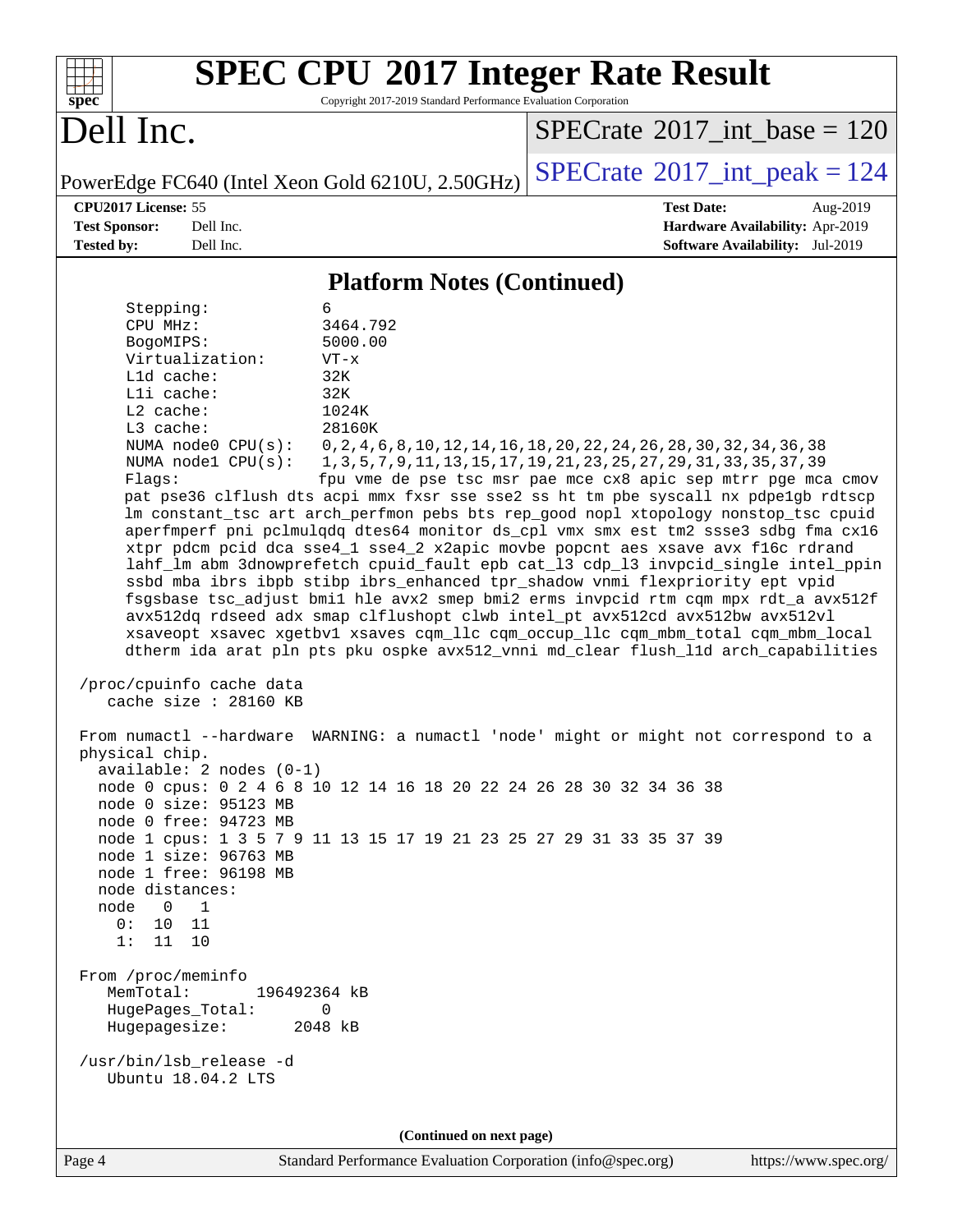| <b>SPEC CPU®2017 Integer Rate Result</b><br>spec <sup>®</sup><br>Copyright 2017-2019 Standard Performance Evaluation Corporation                                                                                                                                                                                                                                                                                                                                                                                                                                                                                                                                                                                                 |                                             |
|----------------------------------------------------------------------------------------------------------------------------------------------------------------------------------------------------------------------------------------------------------------------------------------------------------------------------------------------------------------------------------------------------------------------------------------------------------------------------------------------------------------------------------------------------------------------------------------------------------------------------------------------------------------------------------------------------------------------------------|---------------------------------------------|
| Dell Inc.                                                                                                                                                                                                                                                                                                                                                                                                                                                                                                                                                                                                                                                                                                                        | $SPECTate$ <sup>®</sup> 2017_int_base = 120 |
| PowerEdge FC640 (Intel Xeon Gold 6210U, 2.50GHz)                                                                                                                                                                                                                                                                                                                                                                                                                                                                                                                                                                                                                                                                                 | $SPECrate^{\circ}2017\_int\_peak = 124$     |
| CPU2017 License: 55                                                                                                                                                                                                                                                                                                                                                                                                                                                                                                                                                                                                                                                                                                              | <b>Test Date:</b><br>Aug-2019               |
| Dell Inc.<br><b>Test Sponsor:</b>                                                                                                                                                                                                                                                                                                                                                                                                                                                                                                                                                                                                                                                                                                | Hardware Availability: Apr-2019             |
| <b>Tested by:</b><br>Dell Inc.                                                                                                                                                                                                                                                                                                                                                                                                                                                                                                                                                                                                                                                                                                   | Software Availability: Jul-2019             |
| <b>Platform Notes (Continued)</b>                                                                                                                                                                                                                                                                                                                                                                                                                                                                                                                                                                                                                                                                                                |                                             |
| From /etc/*release* /etc/*version*<br>debian_version: buster/sid<br>os-release:<br>NAME="Ubuntu"<br>VERSION="18.04.2 LTS (Bionic Beaver)"<br>ID=ubuntu<br>ID LIKE=debian<br>PRETTY_NAME="Ubuntu 18.04.2 LTS"<br>VERSION_ID="18.04"<br>HOME URL="https://www.ubuntu.com/"<br>SUPPORT_URL="https://help.ubuntu.com/"<br>uname $-a$ :<br>Linux intel-sut 4.15.0-55-generic #60-Ubuntu SMP Tue Jul 2 18:22:20 UTC 2019 x86_64<br>x86_64 x86_64 GNU/Linux<br>Kernel self-reported vulnerability status:<br>CVE-2017-5754 (Meltdown):<br>Not affected<br>CVE-2017-5753 (Spectre variant 1): Mitigation: __user pointer sanitization<br>CVE-2017-5715 (Spectre variant 2): Mitigation: Enhanced IBRS, IBPB: conditional, RSB<br>filling |                                             |
| run-level 5 Aug 13 17:06                                                                                                                                                                                                                                                                                                                                                                                                                                                                                                                                                                                                                                                                                                         |                                             |
| SPEC is set to: /home/cpu2017<br>Filesystem<br>Type Size Used Avail Use% Mounted on<br>$/\text{dev/sda2}$<br>ext4 439G<br>35G<br>382G<br>$9\frac{6}{9}$ /                                                                                                                                                                                                                                                                                                                                                                                                                                                                                                                                                                        |                                             |
| Additional information from dmidecode follows. WARNING: Use caution when you interpret<br>this section. The 'dmidecode' program reads system data which is "intended to allow<br>hardware to be accurately determined", but the intent may not be met, as there are<br>frequent changes to hardware, firmware, and the "DMTF SMBIOS" standard.<br>BIOS Dell Inc. 2.2.11 06/14/2019<br>Memory:<br>6x 00AD063200AD HMA84GR7CJR4N-WM 32 GB 2 rank 2933<br>10x Not Specified Not Specified                                                                                                                                                                                                                                           |                                             |
| (End of data from sysinfo program)                                                                                                                                                                                                                                                                                                                                                                                                                                                                                                                                                                                                                                                                                               |                                             |
| <b>Compiler Version Notes</b>                                                                                                                                                                                                                                                                                                                                                                                                                                                                                                                                                                                                                                                                                                    |                                             |
|                                                                                                                                                                                                                                                                                                                                                                                                                                                                                                                                                                                                                                                                                                                                  |                                             |
| $  502.\text{gcc_r(peak)}$<br>________________________________                                                                                                                                                                                                                                                                                                                                                                                                                                                                                                                                                                                                                                                                   |                                             |
| Intel(R) C Intel(R) 64 Compiler for applications running on IA-32, Version                                                                                                                                                                                                                                                                                                                                                                                                                                                                                                                                                                                                                                                       |                                             |
| (Continued on next page)                                                                                                                                                                                                                                                                                                                                                                                                                                                                                                                                                                                                                                                                                                         |                                             |
| Page 5<br>Standard Performance Evaluation Corporation (info@spec.org)                                                                                                                                                                                                                                                                                                                                                                                                                                                                                                                                                                                                                                                            | https://www.spec.org/                       |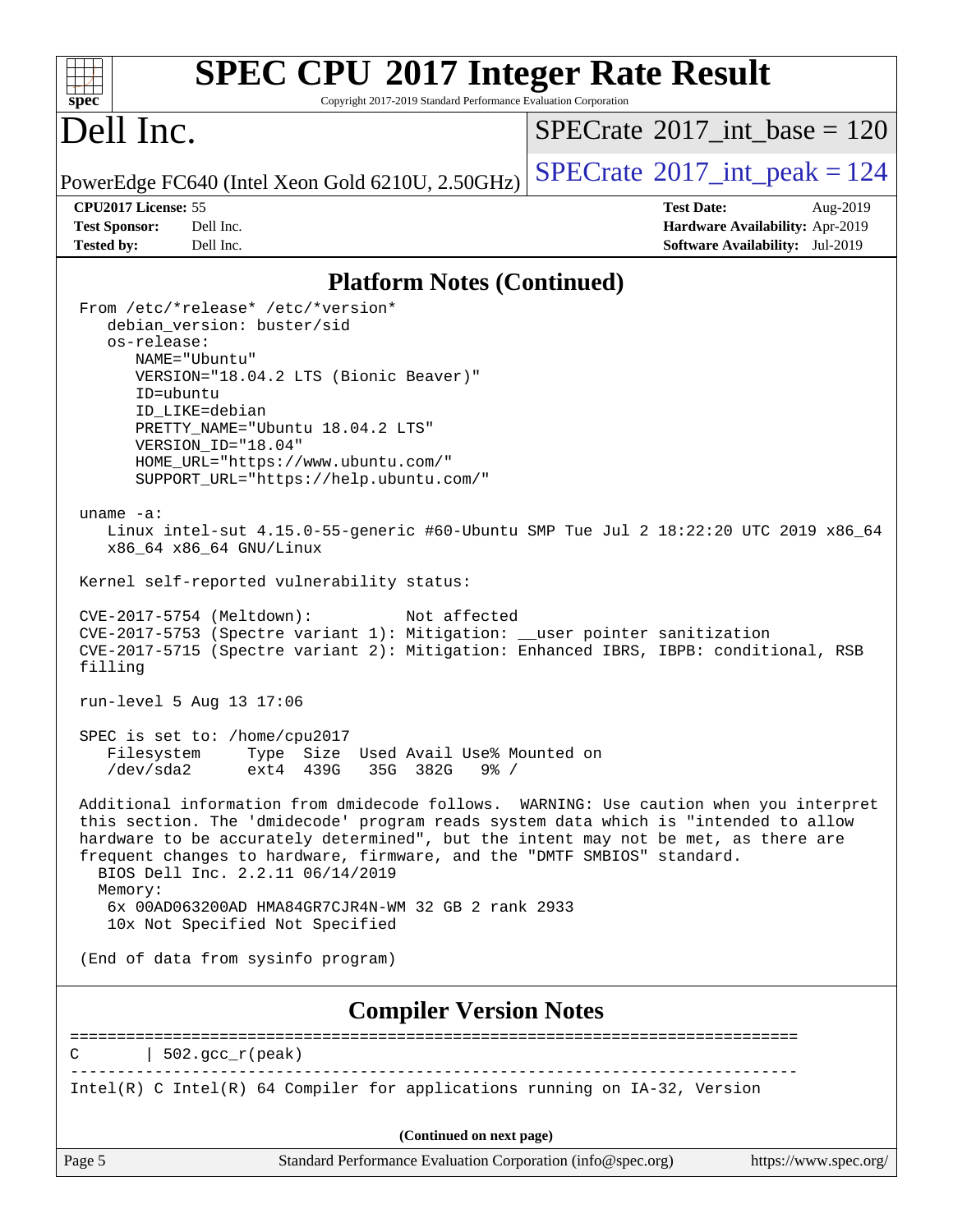| <b>SPEC CPU®2017 Integer Rate Result</b><br>Copyright 2017-2019 Standard Performance Evaluation Corporation<br>$spec^*$                                                              |                                                                                                            |
|--------------------------------------------------------------------------------------------------------------------------------------------------------------------------------------|------------------------------------------------------------------------------------------------------------|
| Dell Inc.                                                                                                                                                                            | $SPECrate^{\circledast}2017$ int base = 120                                                                |
| PowerEdge FC640 (Intel Xeon Gold 6210U, 2.50GHz)                                                                                                                                     | $SPECrate^{\circ}2017\_int\_peak = 124$                                                                    |
| CPU2017 License: 55<br>Dell Inc.<br><b>Test Sponsor:</b><br><b>Tested by:</b><br>Dell Inc.                                                                                           | <b>Test Date:</b><br>Aug-2019<br>Hardware Availability: Apr-2019<br><b>Software Availability:</b> Jul-2019 |
| <b>Compiler Version Notes (Continued)</b>                                                                                                                                            |                                                                                                            |
| 19.0.4.227 Build 20190416<br>Copyright (C) 1985-2019 Intel Corporation. All rights reserved.                                                                                         |                                                                                                            |
|                                                                                                                                                                                      |                                                                                                            |
| 500.perlbench_r(base, peak) 502.gcc_r(base) 505.mcf_r(base, peak)<br>C<br>525.x264_r(base, peak) 557.xz_r(base, peak)                                                                |                                                                                                            |
| Intel(R) C Intel(R) 64 Compiler for applications running on Intel(R) 64,<br>Version 19.0.4.227 Build 20190416<br>Copyright (C) 1985-2019 Intel Corporation. All rights reserved.     |                                                                                                            |
|                                                                                                                                                                                      |                                                                                                            |
| 502.gcc_r(peak)                                                                                                                                                                      |                                                                                                            |
| Intel(R) C Intel(R) 64 Compiler for applications running on IA-32, Version<br>19.0.4.227 Build 20190416<br>Copyright (C) 1985-2019 Intel Corporation. All rights reserved.           |                                                                                                            |
|                                                                                                                                                                                      | ===========                                                                                                |
| 500.perlbench_r(base, peak) 502.gcc_r(base) 505.mcf_r(base, peak)<br>C<br>525.x264_r(base, peak) 557.xz_r(base, peak)                                                                |                                                                                                            |
| Intel(R) C Intel(R) 64 Compiler for applications running on Intel(R) 64,<br>Version 19.0.4.227 Build 20190416<br>Copyright (C) 1985-2019 Intel Corporation. All rights reserved.     |                                                                                                            |
|                                                                                                                                                                                      |                                                                                                            |
| 523. $x$ alanc $b$ mk $r$ (peak)<br>$C++$                                                                                                                                            |                                                                                                            |
| Intel(R) C++ Intel(R) 64 Compiler for applications running on IA-32, Version<br>19.0.4.227 Build 20190416<br>Copyright (C) 1985-2019 Intel Corporation. All rights reserved.         |                                                                                                            |
|                                                                                                                                                                                      |                                                                                                            |
| 520.omnetpp_r(base, peak) 523.xalancbmk_r(base)<br>$C++$<br>531.deepsjeng_r(base, peak) 541.leela_r(base, peak)                                                                      |                                                                                                            |
| Intel(R) $C++$ Intel(R) 64 Compiler for applications running on Intel(R) 64,<br>Version 19.0.4.227 Build 20190416<br>Copyright (C) 1985-2019 Intel Corporation. All rights reserved. |                                                                                                            |
| (Continued on next page)                                                                                                                                                             |                                                                                                            |
| Page 6<br>Standard Performance Evaluation Corporation (info@spec.org)                                                                                                                | https://www.spec.org/                                                                                      |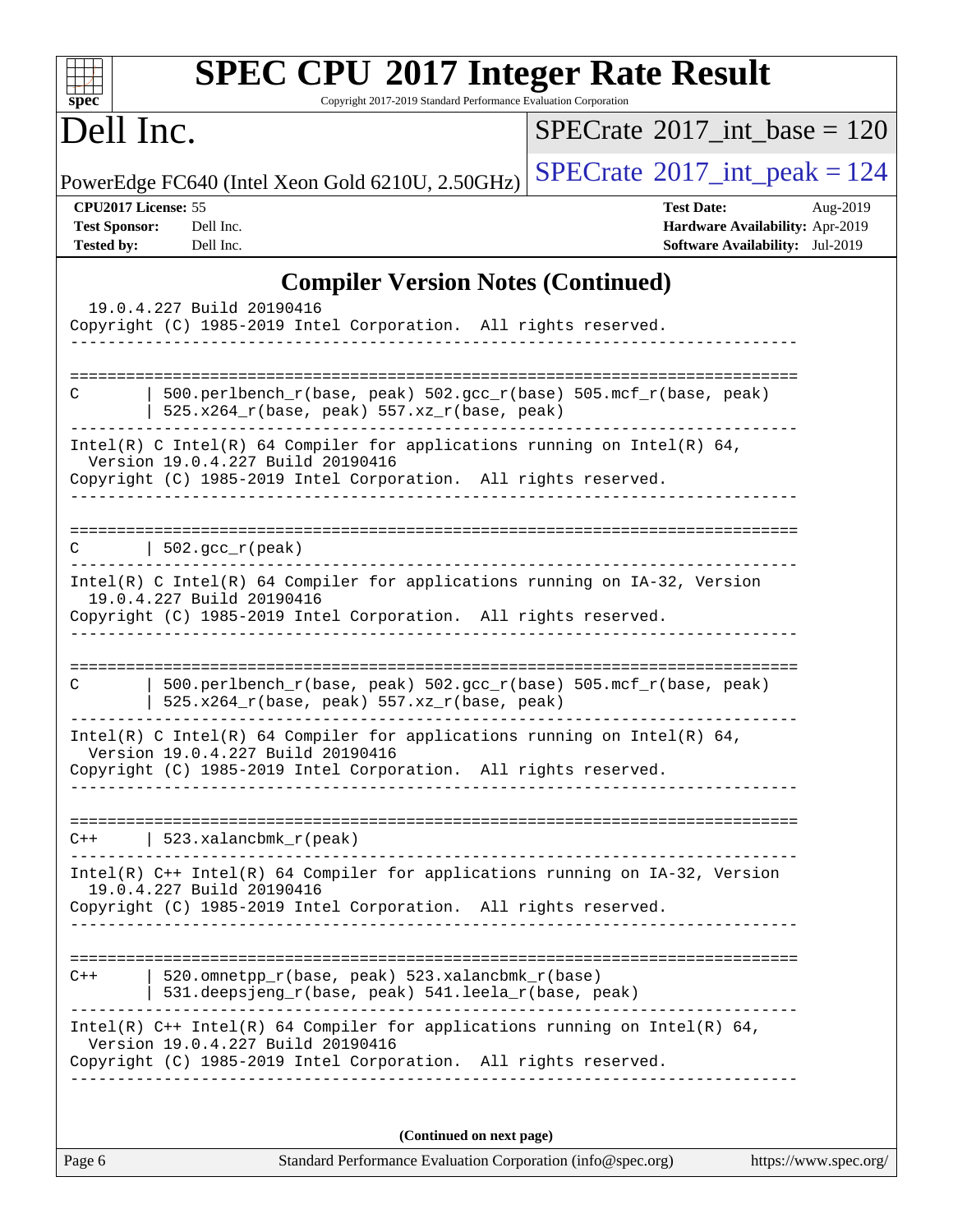| s<br>æ<br>U<br>Ú |  |  |  |  |  |
|------------------|--|--|--|--|--|

Copyright 2017-2019 Standard Performance Evaluation Corporation

## Dell Inc.

 $SPECTate@2017_int\_base = 120$ 

PowerEdge FC640 (Intel Xeon Gold 6210U, 2.50GHz)  $\left|$  [SPECrate](http://www.spec.org/auto/cpu2017/Docs/result-fields.html#SPECrate2017intpeak)<sup>®</sup>[2017\\_int\\_peak = 1](http://www.spec.org/auto/cpu2017/Docs/result-fields.html#SPECrate2017intpeak)24

**[CPU2017 License:](http://www.spec.org/auto/cpu2017/Docs/result-fields.html#CPU2017License)** 55 **[Test Date:](http://www.spec.org/auto/cpu2017/Docs/result-fields.html#TestDate)** Aug-2019 **[Test Sponsor:](http://www.spec.org/auto/cpu2017/Docs/result-fields.html#TestSponsor)** Dell Inc. **[Hardware Availability:](http://www.spec.org/auto/cpu2017/Docs/result-fields.html#HardwareAvailability)** Apr-2019 **[Tested by:](http://www.spec.org/auto/cpu2017/Docs/result-fields.html#Testedby)** Dell Inc. **[Software Availability:](http://www.spec.org/auto/cpu2017/Docs/result-fields.html#SoftwareAvailability)** Jul-2019

#### **[Compiler Version Notes \(Continued\)](http://www.spec.org/auto/cpu2017/Docs/result-fields.html#CompilerVersionNotes)**

| $C++$ | 523.xalancbmk r(peak)                                                                                                                                                                    |
|-------|------------------------------------------------------------------------------------------------------------------------------------------------------------------------------------------|
|       | Intel(R) $C++$ Intel(R) 64 Compiler for applications running on IA-32, Version<br>19.0.4.227 Build 20190416<br>Copyright (C) 1985-2019 Intel Corporation. All rights reserved.           |
| $C++$ | 520.omnetpp $r(base, peak)$ 523.xalancbmk $r(base)$<br>531.deepsjeng_r(base, peak) 541.leela_r(base, peak)                                                                               |
|       | Intel(R) $C++$ Intel(R) 64 Compiler for applications running on Intel(R) 64,<br>Version 19.0.4.227 Build 20190416<br>Copyright (C) 1985-2019 Intel Corporation. All rights reserved.     |
|       | Fortran   548.exchange2 $r(base, peak)$                                                                                                                                                  |
|       | $Intel(R)$ Fortran Intel(R) 64 Compiler for applications running on Intel(R)<br>64, Version 19.0.4.227 Build 20190416<br>Copyright (C) 1985-2019 Intel Corporation. All rights reserved. |

### **[Base Compiler Invocation](http://www.spec.org/auto/cpu2017/Docs/result-fields.html#BaseCompilerInvocation)**

[C benchmarks](http://www.spec.org/auto/cpu2017/Docs/result-fields.html#Cbenchmarks): [icc -m64 -std=c11](http://www.spec.org/cpu2017/results/res2019q3/cpu2017-20190819-16945.flags.html#user_CCbase_intel_icc_64bit_c11_33ee0cdaae7deeeab2a9725423ba97205ce30f63b9926c2519791662299b76a0318f32ddfffdc46587804de3178b4f9328c46fa7c2b0cd779d7a61945c91cd35)

[C++ benchmarks:](http://www.spec.org/auto/cpu2017/Docs/result-fields.html#CXXbenchmarks) [icpc -m64](http://www.spec.org/cpu2017/results/res2019q3/cpu2017-20190819-16945.flags.html#user_CXXbase_intel_icpc_64bit_4ecb2543ae3f1412ef961e0650ca070fec7b7afdcd6ed48761b84423119d1bf6bdf5cad15b44d48e7256388bc77273b966e5eb805aefd121eb22e9299b2ec9d9)

[Fortran benchmarks](http://www.spec.org/auto/cpu2017/Docs/result-fields.html#Fortranbenchmarks): [ifort -m64](http://www.spec.org/cpu2017/results/res2019q3/cpu2017-20190819-16945.flags.html#user_FCbase_intel_ifort_64bit_24f2bb282fbaeffd6157abe4f878425411749daecae9a33200eee2bee2fe76f3b89351d69a8130dd5949958ce389cf37ff59a95e7a40d588e8d3a57e0c3fd751)

### **[Base Portability Flags](http://www.spec.org/auto/cpu2017/Docs/result-fields.html#BasePortabilityFlags)**

 500.perlbench\_r: [-DSPEC\\_LP64](http://www.spec.org/cpu2017/results/res2019q3/cpu2017-20190819-16945.flags.html#b500.perlbench_r_basePORTABILITY_DSPEC_LP64) [-DSPEC\\_LINUX\\_X64](http://www.spec.org/cpu2017/results/res2019q3/cpu2017-20190819-16945.flags.html#b500.perlbench_r_baseCPORTABILITY_DSPEC_LINUX_X64) 502.gcc\_r: [-DSPEC\\_LP64](http://www.spec.org/cpu2017/results/res2019q3/cpu2017-20190819-16945.flags.html#suite_basePORTABILITY502_gcc_r_DSPEC_LP64) 505.mcf\_r: [-DSPEC\\_LP64](http://www.spec.org/cpu2017/results/res2019q3/cpu2017-20190819-16945.flags.html#suite_basePORTABILITY505_mcf_r_DSPEC_LP64) 520.omnetpp\_r: [-DSPEC\\_LP64](http://www.spec.org/cpu2017/results/res2019q3/cpu2017-20190819-16945.flags.html#suite_basePORTABILITY520_omnetpp_r_DSPEC_LP64) 523.xalancbmk\_r: [-DSPEC\\_LP64](http://www.spec.org/cpu2017/results/res2019q3/cpu2017-20190819-16945.flags.html#suite_basePORTABILITY523_xalancbmk_r_DSPEC_LP64) [-DSPEC\\_LINUX](http://www.spec.org/cpu2017/results/res2019q3/cpu2017-20190819-16945.flags.html#b523.xalancbmk_r_baseCXXPORTABILITY_DSPEC_LINUX)

**(Continued on next page)**

Page 7 Standard Performance Evaluation Corporation [\(info@spec.org\)](mailto:info@spec.org) <https://www.spec.org/>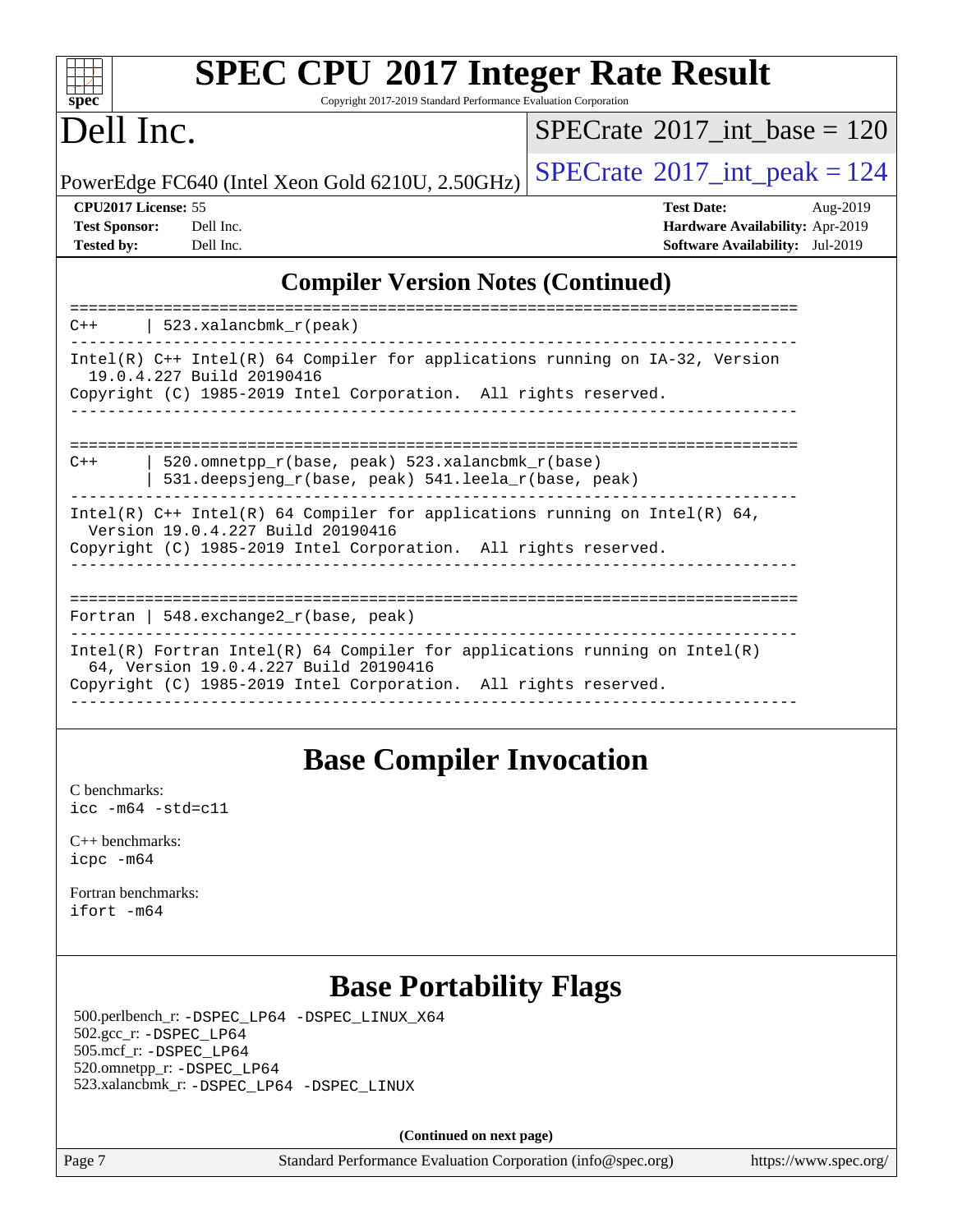#### $+\ +$ **[spec](http://www.spec.org/)**

# **[SPEC CPU](http://www.spec.org/auto/cpu2017/Docs/result-fields.html#SPECCPU2017IntegerRateResult)[2017 Integer Rate Result](http://www.spec.org/auto/cpu2017/Docs/result-fields.html#SPECCPU2017IntegerRateResult)**

Copyright 2017-2019 Standard Performance Evaluation Corporation

## Dell Inc.

 $SPECTate@2017_int\_base = 120$ 

PowerEdge FC640 (Intel Xeon Gold 6210U, 2.50GHz)  $\left|$  [SPECrate](http://www.spec.org/auto/cpu2017/Docs/result-fields.html#SPECrate2017intpeak)<sup>®</sup>[2017\\_int\\_peak = 1](http://www.spec.org/auto/cpu2017/Docs/result-fields.html#SPECrate2017intpeak)24

**[CPU2017 License:](http://www.spec.org/auto/cpu2017/Docs/result-fields.html#CPU2017License)** 55 **[Test Date:](http://www.spec.org/auto/cpu2017/Docs/result-fields.html#TestDate)** Aug-2019 **[Test Sponsor:](http://www.spec.org/auto/cpu2017/Docs/result-fields.html#TestSponsor)** Dell Inc. **[Hardware Availability:](http://www.spec.org/auto/cpu2017/Docs/result-fields.html#HardwareAvailability)** Apr-2019 **[Tested by:](http://www.spec.org/auto/cpu2017/Docs/result-fields.html#Testedby)** Dell Inc. **[Software Availability:](http://www.spec.org/auto/cpu2017/Docs/result-fields.html#SoftwareAvailability)** Jul-2019

## **[Base Portability Flags \(Continued\)](http://www.spec.org/auto/cpu2017/Docs/result-fields.html#BasePortabilityFlags)**

 525.x264\_r: [-DSPEC\\_LP64](http://www.spec.org/cpu2017/results/res2019q3/cpu2017-20190819-16945.flags.html#suite_basePORTABILITY525_x264_r_DSPEC_LP64) 531.deepsjeng\_r: [-DSPEC\\_LP64](http://www.spec.org/cpu2017/results/res2019q3/cpu2017-20190819-16945.flags.html#suite_basePORTABILITY531_deepsjeng_r_DSPEC_LP64) 541.leela\_r: [-DSPEC\\_LP64](http://www.spec.org/cpu2017/results/res2019q3/cpu2017-20190819-16945.flags.html#suite_basePORTABILITY541_leela_r_DSPEC_LP64) 548.exchange2\_r: [-DSPEC\\_LP64](http://www.spec.org/cpu2017/results/res2019q3/cpu2017-20190819-16945.flags.html#suite_basePORTABILITY548_exchange2_r_DSPEC_LP64) 557.xz\_r: [-DSPEC\\_LP64](http://www.spec.org/cpu2017/results/res2019q3/cpu2017-20190819-16945.flags.html#suite_basePORTABILITY557_xz_r_DSPEC_LP64)

### **[Base Optimization Flags](http://www.spec.org/auto/cpu2017/Docs/result-fields.html#BaseOptimizationFlags)**

[C benchmarks](http://www.spec.org/auto/cpu2017/Docs/result-fields.html#Cbenchmarks):

[-Wl,-z,muldefs](http://www.spec.org/cpu2017/results/res2019q3/cpu2017-20190819-16945.flags.html#user_CCbase_link_force_multiple1_b4cbdb97b34bdee9ceefcfe54f4c8ea74255f0b02a4b23e853cdb0e18eb4525ac79b5a88067c842dd0ee6996c24547a27a4b99331201badda8798ef8a743f577) [-xCORE-AVX512](http://www.spec.org/cpu2017/results/res2019q3/cpu2017-20190819-16945.flags.html#user_CCbase_f-xCORE-AVX512) [-ipo](http://www.spec.org/cpu2017/results/res2019q3/cpu2017-20190819-16945.flags.html#user_CCbase_f-ipo) [-O3](http://www.spec.org/cpu2017/results/res2019q3/cpu2017-20190819-16945.flags.html#user_CCbase_f-O3) [-no-prec-div](http://www.spec.org/cpu2017/results/res2019q3/cpu2017-20190819-16945.flags.html#user_CCbase_f-no-prec-div) [-qopt-mem-layout-trans=4](http://www.spec.org/cpu2017/results/res2019q3/cpu2017-20190819-16945.flags.html#user_CCbase_f-qopt-mem-layout-trans_fa39e755916c150a61361b7846f310bcdf6f04e385ef281cadf3647acec3f0ae266d1a1d22d972a7087a248fd4e6ca390a3634700869573d231a252c784941a8) [-L/usr/local/IntelCompiler19/compilers\\_and\\_libraries\\_2019.4.227/linux/compiler/lib/intel64](http://www.spec.org/cpu2017/results/res2019q3/cpu2017-20190819-16945.flags.html#user_CCbase_qkmalloc_link_0ffe0cb02c68ef1b443a077c7888c10c67ca0d1dd7138472156f06a085bbad385f78d49618ad55dca9db3b1608e84afc2f69b4003b1d1ca498a9fc1462ccefda) [-lqkmalloc](http://www.spec.org/cpu2017/results/res2019q3/cpu2017-20190819-16945.flags.html#user_CCbase_qkmalloc_link_lib_79a818439969f771c6bc311cfd333c00fc099dad35c030f5aab9dda831713d2015205805422f83de8875488a2991c0a156aaa600e1f9138f8fc37004abc96dc5)

#### [C++ benchmarks](http://www.spec.org/auto/cpu2017/Docs/result-fields.html#CXXbenchmarks):

[-Wl,-z,muldefs](http://www.spec.org/cpu2017/results/res2019q3/cpu2017-20190819-16945.flags.html#user_CXXbase_link_force_multiple1_b4cbdb97b34bdee9ceefcfe54f4c8ea74255f0b02a4b23e853cdb0e18eb4525ac79b5a88067c842dd0ee6996c24547a27a4b99331201badda8798ef8a743f577) [-xCORE-AVX512](http://www.spec.org/cpu2017/results/res2019q3/cpu2017-20190819-16945.flags.html#user_CXXbase_f-xCORE-AVX512) [-ipo](http://www.spec.org/cpu2017/results/res2019q3/cpu2017-20190819-16945.flags.html#user_CXXbase_f-ipo) [-O3](http://www.spec.org/cpu2017/results/res2019q3/cpu2017-20190819-16945.flags.html#user_CXXbase_f-O3) [-no-prec-div](http://www.spec.org/cpu2017/results/res2019q3/cpu2017-20190819-16945.flags.html#user_CXXbase_f-no-prec-div)

[-qopt-mem-layout-trans=4](http://www.spec.org/cpu2017/results/res2019q3/cpu2017-20190819-16945.flags.html#user_CXXbase_f-qopt-mem-layout-trans_fa39e755916c150a61361b7846f310bcdf6f04e385ef281cadf3647acec3f0ae266d1a1d22d972a7087a248fd4e6ca390a3634700869573d231a252c784941a8)

[-L/usr/local/IntelCompiler19/compilers\\_and\\_libraries\\_2019.4.227/linux/compiler/lib/intel64](http://www.spec.org/cpu2017/results/res2019q3/cpu2017-20190819-16945.flags.html#user_CXXbase_qkmalloc_link_0ffe0cb02c68ef1b443a077c7888c10c67ca0d1dd7138472156f06a085bbad385f78d49618ad55dca9db3b1608e84afc2f69b4003b1d1ca498a9fc1462ccefda) [-lqkmalloc](http://www.spec.org/cpu2017/results/res2019q3/cpu2017-20190819-16945.flags.html#user_CXXbase_qkmalloc_link_lib_79a818439969f771c6bc311cfd333c00fc099dad35c030f5aab9dda831713d2015205805422f83de8875488a2991c0a156aaa600e1f9138f8fc37004abc96dc5)

#### [Fortran benchmarks](http://www.spec.org/auto/cpu2017/Docs/result-fields.html#Fortranbenchmarks):

[-Wl,-z,muldefs](http://www.spec.org/cpu2017/results/res2019q3/cpu2017-20190819-16945.flags.html#user_FCbase_link_force_multiple1_b4cbdb97b34bdee9ceefcfe54f4c8ea74255f0b02a4b23e853cdb0e18eb4525ac79b5a88067c842dd0ee6996c24547a27a4b99331201badda8798ef8a743f577) [-xCORE-AVX512](http://www.spec.org/cpu2017/results/res2019q3/cpu2017-20190819-16945.flags.html#user_FCbase_f-xCORE-AVX512) [-ipo](http://www.spec.org/cpu2017/results/res2019q3/cpu2017-20190819-16945.flags.html#user_FCbase_f-ipo) [-O3](http://www.spec.org/cpu2017/results/res2019q3/cpu2017-20190819-16945.flags.html#user_FCbase_f-O3) [-no-prec-div](http://www.spec.org/cpu2017/results/res2019q3/cpu2017-20190819-16945.flags.html#user_FCbase_f-no-prec-div) [-qopt-mem-layout-trans=4](http://www.spec.org/cpu2017/results/res2019q3/cpu2017-20190819-16945.flags.html#user_FCbase_f-qopt-mem-layout-trans_fa39e755916c150a61361b7846f310bcdf6f04e385ef281cadf3647acec3f0ae266d1a1d22d972a7087a248fd4e6ca390a3634700869573d231a252c784941a8) [-nostandard-realloc-lhs](http://www.spec.org/cpu2017/results/res2019q3/cpu2017-20190819-16945.flags.html#user_FCbase_f_2003_std_realloc_82b4557e90729c0f113870c07e44d33d6f5a304b4f63d4c15d2d0f1fab99f5daaed73bdb9275d9ae411527f28b936061aa8b9c8f2d63842963b95c9dd6426b8a) [-align array32byte](http://www.spec.org/cpu2017/results/res2019q3/cpu2017-20190819-16945.flags.html#user_FCbase_align_array32byte_b982fe038af199962ba9a80c053b8342c548c85b40b8e86eb3cc33dee0d7986a4af373ac2d51c3f7cf710a18d62fdce2948f201cd044323541f22fc0fffc51b6) [-L/usr/local/IntelCompiler19/compilers\\_and\\_libraries\\_2019.4.227/linux/compiler/lib/intel64](http://www.spec.org/cpu2017/results/res2019q3/cpu2017-20190819-16945.flags.html#user_FCbase_qkmalloc_link_0ffe0cb02c68ef1b443a077c7888c10c67ca0d1dd7138472156f06a085bbad385f78d49618ad55dca9db3b1608e84afc2f69b4003b1d1ca498a9fc1462ccefda) [-lqkmalloc](http://www.spec.org/cpu2017/results/res2019q3/cpu2017-20190819-16945.flags.html#user_FCbase_qkmalloc_link_lib_79a818439969f771c6bc311cfd333c00fc099dad35c030f5aab9dda831713d2015205805422f83de8875488a2991c0a156aaa600e1f9138f8fc37004abc96dc5)

### **[Peak Compiler Invocation](http://www.spec.org/auto/cpu2017/Docs/result-fields.html#PeakCompilerInvocation)**

[C benchmarks \(except as noted below\)](http://www.spec.org/auto/cpu2017/Docs/result-fields.html#Cbenchmarksexceptasnotedbelow): [icc -m64 -std=c11](http://www.spec.org/cpu2017/results/res2019q3/cpu2017-20190819-16945.flags.html#user_CCpeak_intel_icc_64bit_c11_33ee0cdaae7deeeab2a9725423ba97205ce30f63b9926c2519791662299b76a0318f32ddfffdc46587804de3178b4f9328c46fa7c2b0cd779d7a61945c91cd35)

502.gcc\_r: [icc -m32 -std=c11 -L/usr/local/IntelCompiler19/compilers\\_and\\_libraries\\_2019.4.227/linux/compiler/lib/ia32\\_lin](http://www.spec.org/cpu2017/results/res2019q3/cpu2017-20190819-16945.flags.html#user_peakCCLD502_gcc_r_intel_icc_38a193a897536fa645efb1dc6ac2bea2bddbbe56f130e144a606d1b2649003f27c79f8814020c1f9355cbbf0d7ab0d194a7a979ee1e2a95641bbb8cf571aac7b)

#### [C++ benchmarks \(except as noted below\)](http://www.spec.org/auto/cpu2017/Docs/result-fields.html#CXXbenchmarksexceptasnotedbelow): [icpc -m64](http://www.spec.org/cpu2017/results/res2019q3/cpu2017-20190819-16945.flags.html#user_CXXpeak_intel_icpc_64bit_4ecb2543ae3f1412ef961e0650ca070fec7b7afdcd6ed48761b84423119d1bf6bdf5cad15b44d48e7256388bc77273b966e5eb805aefd121eb22e9299b2ec9d9)

523.xalancbmk\_r: [icpc -m32 -L/usr/local/IntelCompiler19/compilers\\_and\\_libraries\\_2019.4.227/linux/compiler/lib/ia32\\_lin](http://www.spec.org/cpu2017/results/res2019q3/cpu2017-20190819-16945.flags.html#user_peakCXXLD523_xalancbmk_r_intel_icpc_840f965b38320ad10acba6032d6ca4c816e722c432c250f3408feae347068ba449f694544a48cf12cd3bde3495e328e6747ab0f629c2925d3062e2ee144af951)

[Fortran benchmarks](http://www.spec.org/auto/cpu2017/Docs/result-fields.html#Fortranbenchmarks): [ifort -m64](http://www.spec.org/cpu2017/results/res2019q3/cpu2017-20190819-16945.flags.html#user_FCpeak_intel_ifort_64bit_24f2bb282fbaeffd6157abe4f878425411749daecae9a33200eee2bee2fe76f3b89351d69a8130dd5949958ce389cf37ff59a95e7a40d588e8d3a57e0c3fd751)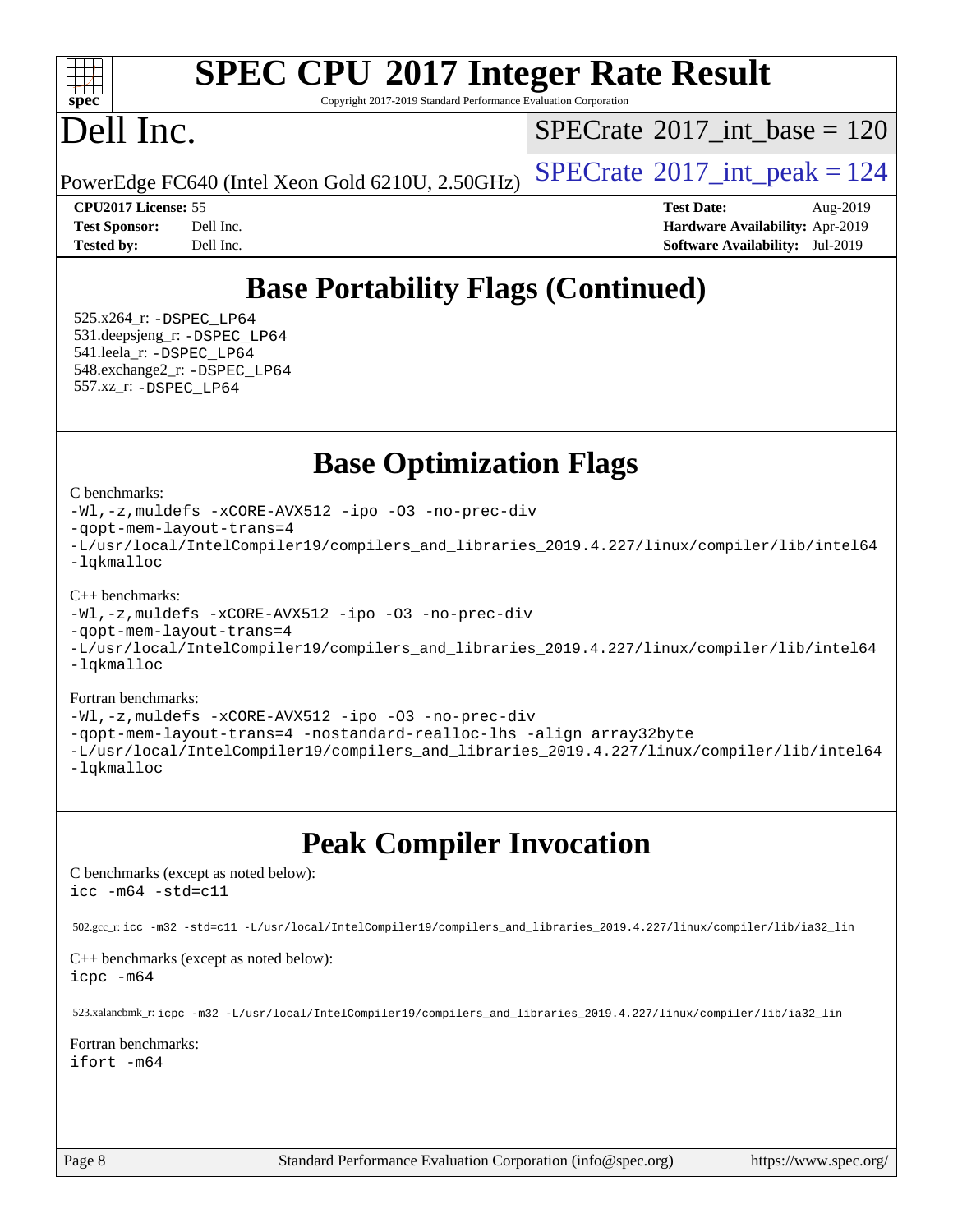

Copyright 2017-2019 Standard Performance Evaluation Corporation

# Dell Inc.

 $SPECTate@2017_int\_base = 120$ 

PowerEdge FC640 (Intel Xeon Gold 6210U, 2.50GHz)  $\left|$  [SPECrate](http://www.spec.org/auto/cpu2017/Docs/result-fields.html#SPECrate2017intpeak)<sup>®</sup>[2017\\_int\\_peak = 1](http://www.spec.org/auto/cpu2017/Docs/result-fields.html#SPECrate2017intpeak)24

**[CPU2017 License:](http://www.spec.org/auto/cpu2017/Docs/result-fields.html#CPU2017License)** 55 **[Test Date:](http://www.spec.org/auto/cpu2017/Docs/result-fields.html#TestDate)** Aug-2019

**[Test Sponsor:](http://www.spec.org/auto/cpu2017/Docs/result-fields.html#TestSponsor)** Dell Inc. **[Hardware Availability:](http://www.spec.org/auto/cpu2017/Docs/result-fields.html#HardwareAvailability)** Apr-2019 **[Tested by:](http://www.spec.org/auto/cpu2017/Docs/result-fields.html#Testedby)** Dell Inc. **[Software Availability:](http://www.spec.org/auto/cpu2017/Docs/result-fields.html#SoftwareAvailability)** Jul-2019

### **[Peak Portability Flags](http://www.spec.org/auto/cpu2017/Docs/result-fields.html#PeakPortabilityFlags)**

 500.perlbench\_r: [-DSPEC\\_LP64](http://www.spec.org/cpu2017/results/res2019q3/cpu2017-20190819-16945.flags.html#b500.perlbench_r_peakPORTABILITY_DSPEC_LP64) [-DSPEC\\_LINUX\\_X64](http://www.spec.org/cpu2017/results/res2019q3/cpu2017-20190819-16945.flags.html#b500.perlbench_r_peakCPORTABILITY_DSPEC_LINUX_X64) 502.gcc\_r: [-D\\_FILE\\_OFFSET\\_BITS=64](http://www.spec.org/cpu2017/results/res2019q3/cpu2017-20190819-16945.flags.html#user_peakPORTABILITY502_gcc_r_file_offset_bits_64_5ae949a99b284ddf4e95728d47cb0843d81b2eb0e18bdfe74bbf0f61d0b064f4bda2f10ea5eb90e1dcab0e84dbc592acfc5018bc955c18609f94ddb8d550002c) 505.mcf\_r: [-DSPEC\\_LP64](http://www.spec.org/cpu2017/results/res2019q3/cpu2017-20190819-16945.flags.html#suite_peakPORTABILITY505_mcf_r_DSPEC_LP64) 520.omnetpp\_r: [-DSPEC\\_LP64](http://www.spec.org/cpu2017/results/res2019q3/cpu2017-20190819-16945.flags.html#suite_peakPORTABILITY520_omnetpp_r_DSPEC_LP64) 523.xalancbmk\_r: [-D\\_FILE\\_OFFSET\\_BITS=64](http://www.spec.org/cpu2017/results/res2019q3/cpu2017-20190819-16945.flags.html#user_peakPORTABILITY523_xalancbmk_r_file_offset_bits_64_5ae949a99b284ddf4e95728d47cb0843d81b2eb0e18bdfe74bbf0f61d0b064f4bda2f10ea5eb90e1dcab0e84dbc592acfc5018bc955c18609f94ddb8d550002c) [-DSPEC\\_LINUX](http://www.spec.org/cpu2017/results/res2019q3/cpu2017-20190819-16945.flags.html#b523.xalancbmk_r_peakCXXPORTABILITY_DSPEC_LINUX) 525.x264\_r: [-DSPEC\\_LP64](http://www.spec.org/cpu2017/results/res2019q3/cpu2017-20190819-16945.flags.html#suite_peakPORTABILITY525_x264_r_DSPEC_LP64) 531.deepsjeng\_r: [-DSPEC\\_LP64](http://www.spec.org/cpu2017/results/res2019q3/cpu2017-20190819-16945.flags.html#suite_peakPORTABILITY531_deepsjeng_r_DSPEC_LP64) 541.leela\_r: [-DSPEC\\_LP64](http://www.spec.org/cpu2017/results/res2019q3/cpu2017-20190819-16945.flags.html#suite_peakPORTABILITY541_leela_r_DSPEC_LP64) 548.exchange2\_r: [-DSPEC\\_LP64](http://www.spec.org/cpu2017/results/res2019q3/cpu2017-20190819-16945.flags.html#suite_peakPORTABILITY548_exchange2_r_DSPEC_LP64) 557.xz\_r: [-DSPEC\\_LP64](http://www.spec.org/cpu2017/results/res2019q3/cpu2017-20190819-16945.flags.html#suite_peakPORTABILITY557_xz_r_DSPEC_LP64)

### **[Peak Optimization Flags](http://www.spec.org/auto/cpu2017/Docs/result-fields.html#PeakOptimizationFlags)**

[C benchmarks](http://www.spec.org/auto/cpu2017/Docs/result-fields.html#Cbenchmarks):

```
 500.perlbench_r: -Wl,-z,muldefs -prof-gen(pass 1) -prof-use(pass 2) -ipo
-xCORE-AVX512 -O3 -no-prec-div -qopt-mem-layout-trans=4
-fno-strict-overflow
-L/usr/local/IntelCompiler19/compilers_and_libraries_2019.4.227/linux/compiler/lib/intel64
-lqkmalloc
 502.gcc_r: -Wl,-z,muldefs -prof-gen(pass 1) -prof-use(pass 2) -ipo
-xCORE-AVX512 -O3 -no-prec-div -qopt-mem-layout-trans=4
-L/usr/local/je5.0.1-32/lib -ljemalloc
 505.mcf_r: -Wl,-z,muldefs -xCORE-AVX512 -ipo -O3 -no-prec-div
-qopt-mem-layout-trans=4
-L/usr/local/IntelCompiler19/compilers_and_libraries_2019.4.227/linux/compiler/lib/intel64
-lqkmalloc
 525.x264_r: -Wl,-z,muldefs -xCORE-AVX512 -ipo -O3 -no-prec-div
-qopt-mem-layout-trans=4 -fno-alias
-L/usr/local/IntelCompiler19/compilers_and_libraries_2019.4.227/linux/compiler/lib/intel64
-lqkmalloc
 557.xz_r: Same as 505.mcf_r
C++ benchmarks: 
 520.omnetpp_r: -Wl,-z,muldefs -xCORE-AVX512 -ipo -O3 -no-prec-div
-qopt-mem-layout-trans=4
-L/usr/local/IntelCompiler19/compilers_and_libraries_2019.4.227/linux/compiler/lib/intel64
-lqkmalloc
                                      (Continued on next page)
```

| Page 9<br>Standard Performance Evaluation Corporation (info@spec.org) |  | https://www.spec.org/ |
|-----------------------------------------------------------------------|--|-----------------------|
|-----------------------------------------------------------------------|--|-----------------------|